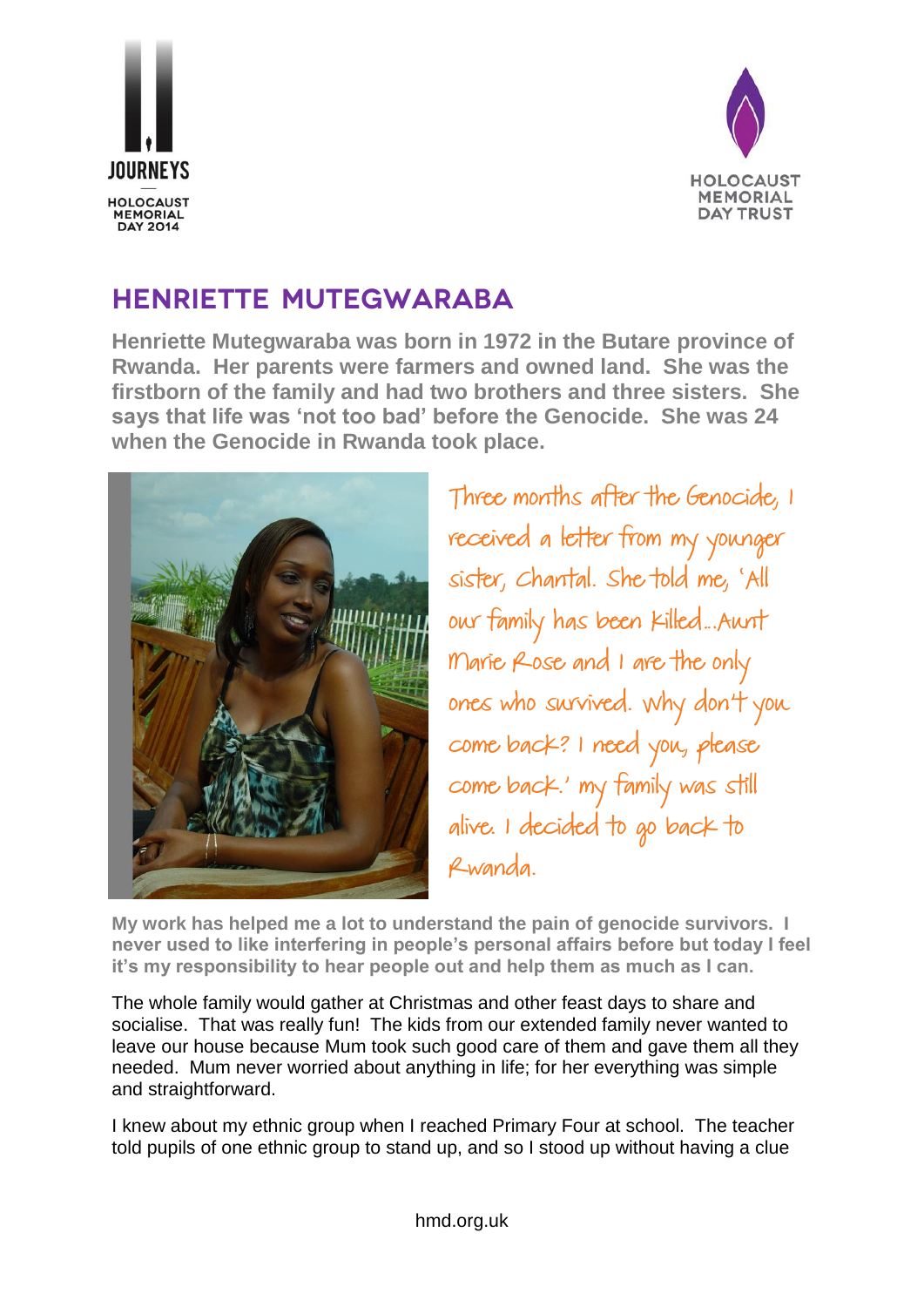what it was all about. When I got home, I asked my parents about my ethnic group and they told me I was a Tutsi.

In 1990, I was studying in a boarding school in Gitara. That year, the RPF (Rwandan Patriotic Front) troops had invaded the country and as a result, Tutsi students were threatened, beaten and sometimes killed by their fellow students... I remember that at mealtimes there were 15 of us around the table and we used to have fun passing meat from one person to the next. But in 1990, things fell apart. No one wanted to share with me anymore. Whenever I passed by, people would call me a 'snake', they even spread a rumour at school that I has some poison and was plotting with a group of other Tutsis students to kill all our Hutu colleagues.

Because I was at school, there was no way that I could let my parents know what was happening. At the same time, people had started to threaten our family; soldiers would go to our home and search for guns, and some people from my extended family were arrested as presumed 'traitors'.

The following year, I moved to a school close to my Aunt Marie Rose's house. There were plenty of roadblocks on my way to school and I was stopped every day. I was always late at school because of that. Then Kigali started to be affected by the chaos: people were being murdered, buses were exploding here and there...

I went home during this period and Mum told me,

We're trying to arrange for you to go to Burundi. We're doing this because young girls and women are the most targeted group in this war and we don't want you to get hurt.

But going to Burundi was dangerous and a lot of people were killed trying to get over there. It was really hard to find someone to help who wouldn't betray you.

Fortunately, a Burundian Hutu businessman agreed to help two of my cousins and me – all girls. It was very complicated because we needed people who lived near the border to accommodate us for a few days before we crossed into Burundi. The problems came when people noticed us. I don't know how they did, but they always knew we were there and so we would have to move back for a couple of days. Then we would try again, staying in a different house near the border. Altogether we slept in five different houses over about two weeks as we tried to find a way of getting into Burundi without being noticed.

We finally found a way in December 1993, but we had to cross the river Akanyaru, on the border between Rwanda and Burundi. There was no boat, so we paid two men to carry us across the river on their shoulders.

There were already some Tutsi refugees in Burundi. They helped us until I met an old man who had been adopted by my grandparents. My face looked familiar to him; he stared at me and asked, 'Who are your parents?' When I told him, he said some members of my family were living in Burundi. He offered me to get in touch with them so they could shelter us. A few days later, we went to Bujumbura and lived with them.